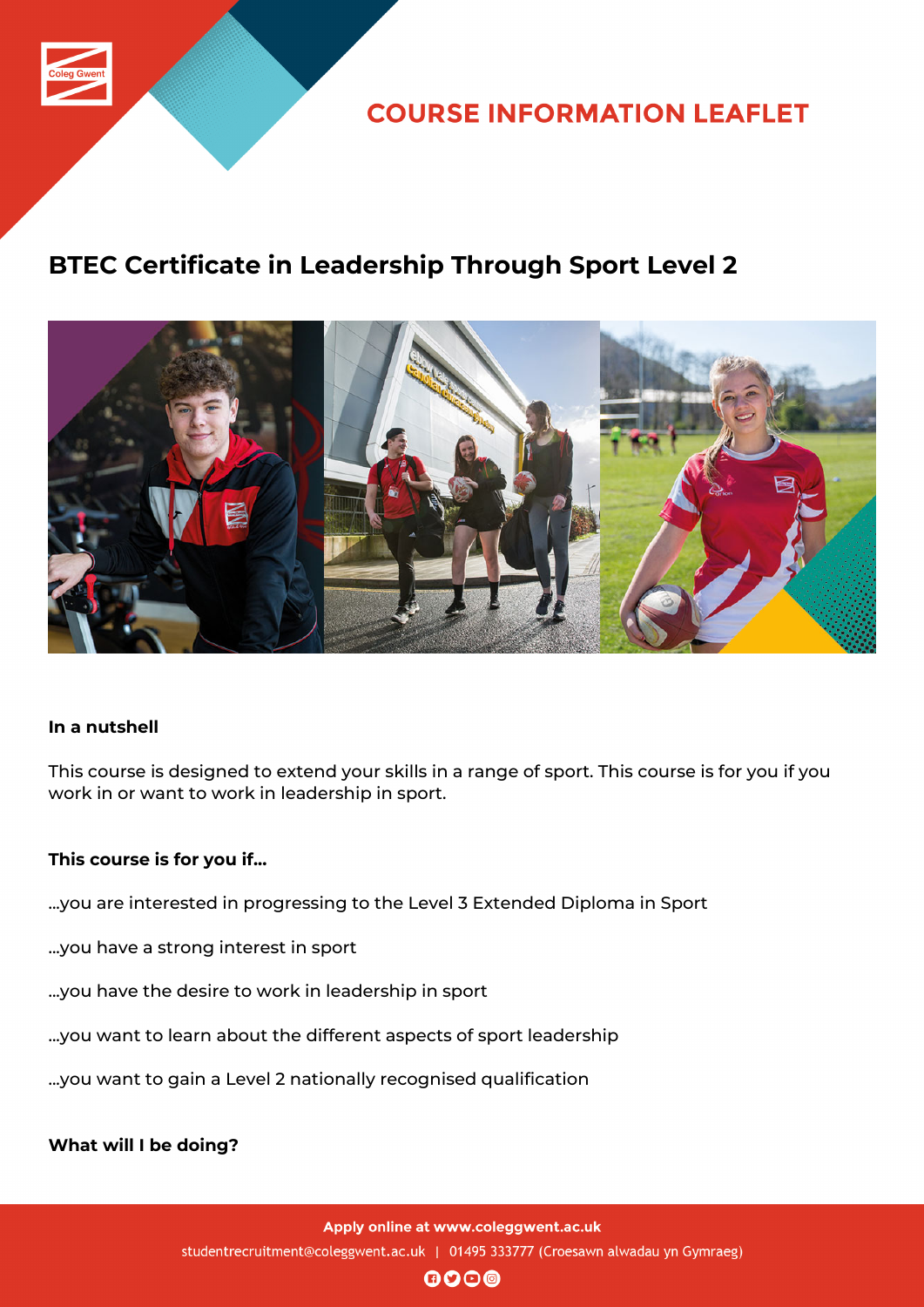# **COURSE INFORMATION LEAFLET**

Subjects studied on this course include:

The Body in Sport Health, Safety and Injury Preparation for Sport Sports Leadership Sports Injury and a Range of Practical Sports Sports Psychology Sports Events Learning in the Outdoors

You'll have the opportunity to take part in activities such as first aid, outdoor activities, football, netball or rugby teams and events. You will also have the opportunity to complete an additional qualification through Sports Leaders.

The course is assessed through written and practical coursework. Assessment methods will include individual research, group work, project work, oral presentations, visual displays, written assignments and observation of your performance. On completion, you'll achieve:

Level 2 Certificate in Leadership through Sport Level 2 Certificate in Personal Development & Employability Level 2 Award in Learning in the Outdoors

Skills Activities

Maths and English (if you haven't achieved a Grade C or above at GCSE level) [Other relevant](http://www.coleggwent.ac.uk/index.php?option=com_content&view=article&id=117#.WT_IG8s5WUk) qualifications to enhance your skill set

### **[What is expected](http://www.coleggwent.ac.uk/index.php?option=com_content&view=article&id=2314) of me?**

To enter, you'll need a minimum of 4 GCSEs Grade D or above to include either Maths/Maths Numeracy or English/Welsh First Language or an appropriate Level 1 Diploma qualification in the relevant vocational area to include either GCSE Maths/Maths Numeracy or English/Welsh First Language Grade D or above.

Full commitment to attendance is required and practical participation is essential in completing this course.

**What comes next?**

Apply online at www.coleggwent.ac.uk

studentrecruitment@coleggwent.ac.uk | 01495 333777 (Croesawn alwadau yn Gymraeg)